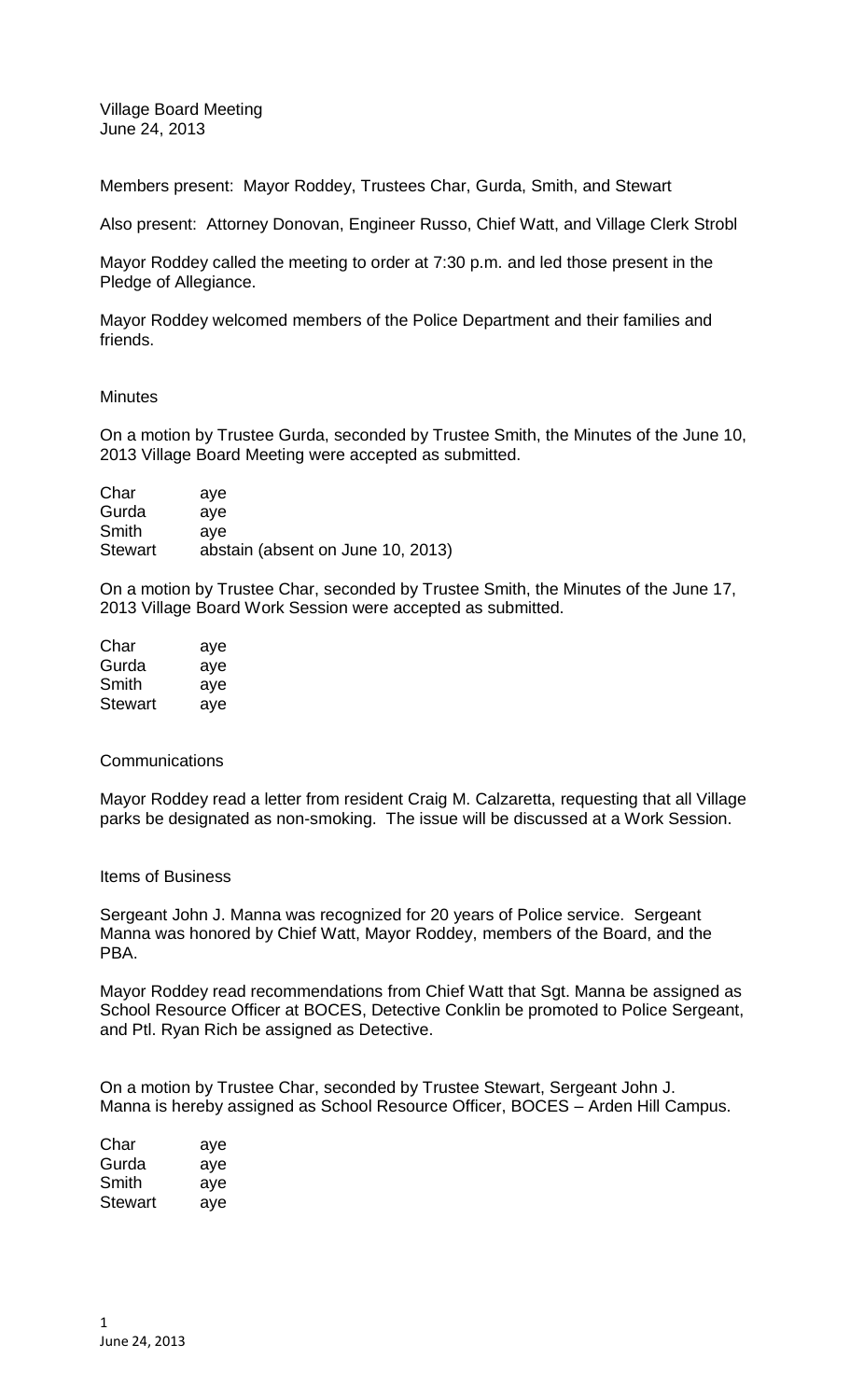The following was moved by Trustee Char, and seconded by Trustee Smith:

WHEREAS, Detective David J. Conklin is on the Orange County Certified List of Eligibles for Police Sergeant, and

WHEREAS, Detective Conklin has shown exemplary abilities throughout his career as Patrolman and Detective, and

WHEREAS, Detective Conklin has been recommended for promotion to Sergeant by Police Chief Watt, now therefore

IT IS RESOLVED that Detective David J. Conklin be promoted to the position of Sergeant, effective June 25, 2013, at a salary of \$91,417, with a probationary period of 26 weeks.

| Char           | aye |
|----------------|-----|
| Gurda          | aye |
| Smith          | aye |
| <b>Stewart</b> | aye |

On a motion by Trustee Char, seconded by Trustee Gurda, Police Officer Ryan W. Rich is hereby assigned as Detective, on the recommendation of Chief James C. Watt, effective June 25, 2013, at a salary of \$81,024.

| Char    | aye |
|---------|-----|
| Gurda   | aye |
| Smith   | aye |
| Stewart | aye |

On a motion by Trustee Char, seconded by Trustee Stewart, bills as examined by members of the Board were approved in accordance with Abstract 2013/2014 number 1, check numbers 5518 through 5649, for a total of \$710,883.29.

| Char           | aye |
|----------------|-----|
| Gurda          | aye |
| Smith          | aye |
| <b>Stewart</b> | aye |

The following was moved by Trustee Stewart, and seconded by Trustee Smith:

**WHEREAS,** General Municipal Law, §53 requires Villages to file a certificate with the Secretary of State designating the Secretary of State as an agent for service of a notice of claim; and

**WHEREAS,** General Municipal Law, §53 requires the certificate to include the applicable time limit for filing the notice of claim and the name, post office address and electronic mail address, if available, of an officer, person, for the transmittal of notices of claim served upon the Secretary as the Village's agent; and

**WHEREAS,** pursuant to General Municipal Law, §50-e(1)(a), the applicable time limit for the filing of a notice of claim upon a Village is 90 days after the claim arises, or in the case of a wrongful death action, 90 days from the appointment of a representative of the decedent's estate;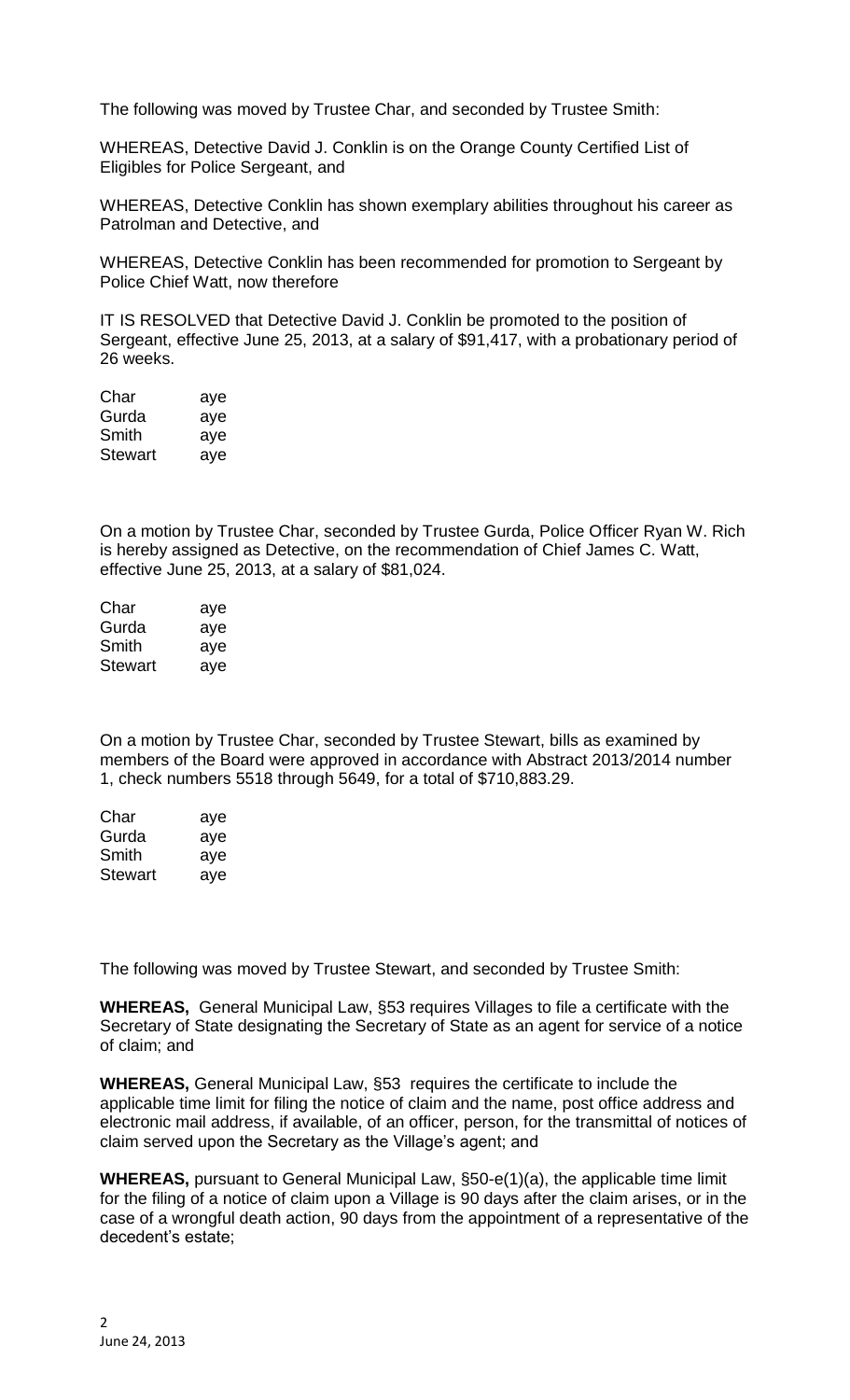# **NOW, THEREFORE**, it is hereby

**RESOLVED**, that the Village Board of the Village of Goshen, County of Orange, designates the Village Clerk to receive notices of claim served upon the Secretary of State by mail at 276 Main Street, Goshen, New York 10924; and it is further

**RESOLVED**, that the Village Board hereby directs the Village Clerk to file the required certificate with the Secretary of State informing him or her of the Village's designation and applicable time limitation for filing a notice of claim with the Village on or before July 14, 2013.

| Char    | aye |
|---------|-----|
| Gurda   | aye |
| Smith   | aye |
| Stewart | aye |

On a motion by Trustee Char, seconded by Trustee Smith, the Village Board of the Village of Goshen hereby adopts Local Law # 2 of the year 2013, a Local Law annexing those certain parcels of property known and designated on the Town of Goshen Tax Map as Section 10, Block 1, Lot 63, consisting of approximately 55.703 acres and Section 12, Block 1, Lot 74, consisting of approximately 11.118 acres from the Town of Goshen into the Village of Goshen.

| Char           | aye |
|----------------|-----|
| Gurda          | aye |
| Smith          | aye |
| <b>Stewart</b> | aye |

Trustee Smith moved the following, which was seconded by Trustee Char:

The Village Board of the Village of Goshen hereby authorizes the Advertisement for Bids for "Refuse and Recycling Carts and Hydraulic Cart Lifters", and sets the bid opening for Tuesday, July 23, 2013 at 10:00 a.m. at Village Hall, 276 Main Street, Goshen NY.

| Char           | aye |
|----------------|-----|
| Gurda          | aye |
| Smith          | aye |
| <b>Stewart</b> | aye |

## Mayor/Trustee Comments

Trustee Gurda gave the following report for the Water Department: crews were called out on Tuesday, June  $18<sup>th</sup>$  because of control problems with the tank levels at the reservoir, and Prospect Reservoir is  $\frac{1}{2}$ ".

Trustee Stewart reported the following activities of the Department of Public Works: a new brick sidewalk has been installed at Maplewood, and crews installed "free parking" cards in the meters downtown.

Mayor Roddey reported that he had met earlier in the morning with the "Friends of Maplewood". The group will be investigating refurbishment of the front porch at Village Hall.

Citizens' Comments